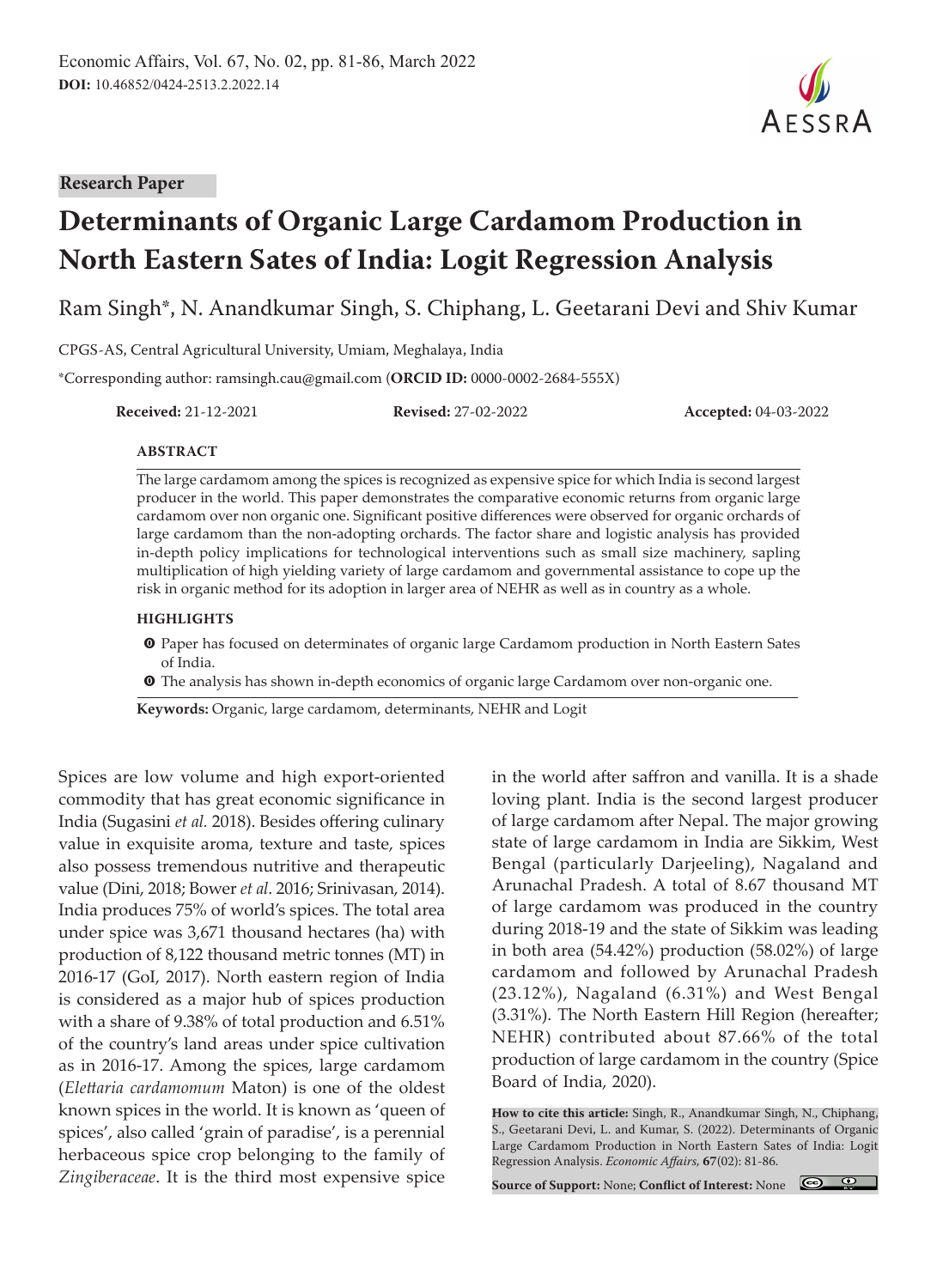Due to scanty application of inorganic fertilizers and chemicals for a long period of time, the NEHR is recognized as an organic by default (Wani *et al.* 2017). According to an estimated data available with the Agricultural and Processed Food Products Export Development Authority (APEDA, 2018) nearly 90,500 ha of land in NEHR is already under organic cultivation (GoI, 2017). Even though Sikkim accounts for more than three-fourths of this, other states such as Meghalaya and Assam have shown tremendous progress in embracing organic farming. As per the available statistics, another 77,600 ha are in the process of switching over to organic cultivation. Sikkim is the leading state among NEHR, constituting around 63.74% of the total organic area in the region. Assam is the second largest state in terms of area under organic farming in NE India (23.71%) followed by Nagaland (5.16%), Meghalaya (3.84%) and Arunachal Pradesh (3.49%) (NPOP, 2018). Sikkim is the only state in NEHR that has been confined the title of "organic state" in the year 2016. So far there is no as such study of economic analysis of organic production of large cardamom in NEHR. There are many factors influencing the organic production (Chiphang and Singh, 2020). The rejection and acceptance of any intervention and technological method depends on its cost and returns. Hence, to assess the economic benefits of organic cultivation of large cardamom and different determinants of organic cultivation of it; a comparative analysis has demonstrated through present paper

# **MATERIALS AND METHODS**

Study was conducted in Arunachal Pradesh (Nonadopter) and Sikkim (Adopter) states of NEHR. Lower Dibang district from Arunachal Pradesh and two districts *viz;* East Sikkim and West Sikkim were selected from the state of Sikkim. Two collection centres from each selected district of respective state were selected. Two villages from Arunachal Pradesh and four villages of Sikkim were selected purposively in the radius of 15-20 km of selected collection centres. Further, 50 growers from Arunachal Pradesh and 75 growers of large cardamom from Sikkim were selected. Primary and secondary data were collected for the study. A structured interview schedule was prepared to

collect primary data of orchard of large cardamom from its establishment to harvest of crop. The data were collected through personal interview method during the crop year of 2017-2020.

## **Analytical tools**

The cost cultivation has been worked out by using the variable and fixed cost components.

## **Comparison of means**

## **One-way analysis of variance (ANOVA)**

ANOVA is used to determine whether there are any statistically significant differences between the means of two or more independent groups on the basis of one factor. To determine if there was any difference between the yield and returns from the selected spice in the organic state, Sikkim and the conventional states - Arunachal Pradesh, ANOVA was used.

## **Paired sample t-test**

A paired t-test is used to compare two population means where two samples in which observations in one sample can be paired with observations in the other sample. The yield and returns for each selected spice was compared between the organic adopters in Sikkim state and non-organic adopters Arunachal Pradesh. Both the analysis was performed by using the software SPSS 21 version.

## **Factor share analysis**

The determination of the major inputs in production process is very important, because the concept of factor share has a bearing on production and cost structures and choice of technology. It is the ratio of cost of factor input used in production process to the value of output. The physical quantity of each factor input when multiplied by its price and then divided by the value of the total product, will yield factor share input (Dhondyal, 1977).

$$
\Pi(X_1) = P_1 X_1 / P_y, \Pi(X_2) = P_2 X_2 / P_y, \Pi(X_3) = P_3 X_3 / P_y, \n\Pi(X_4) = P_4 X_4 / P_y, \Pi(X_5) = P_5 X_5 / P_y, \Pi(X_1) = P_6 X_6 / P_y, \n\Pi(X_7) = P_7 X_7 / P_y, \Pi(X_8) = P_8 X_8 / P_y, \Pi(X_9) = P_9 X_9 / P_y
$$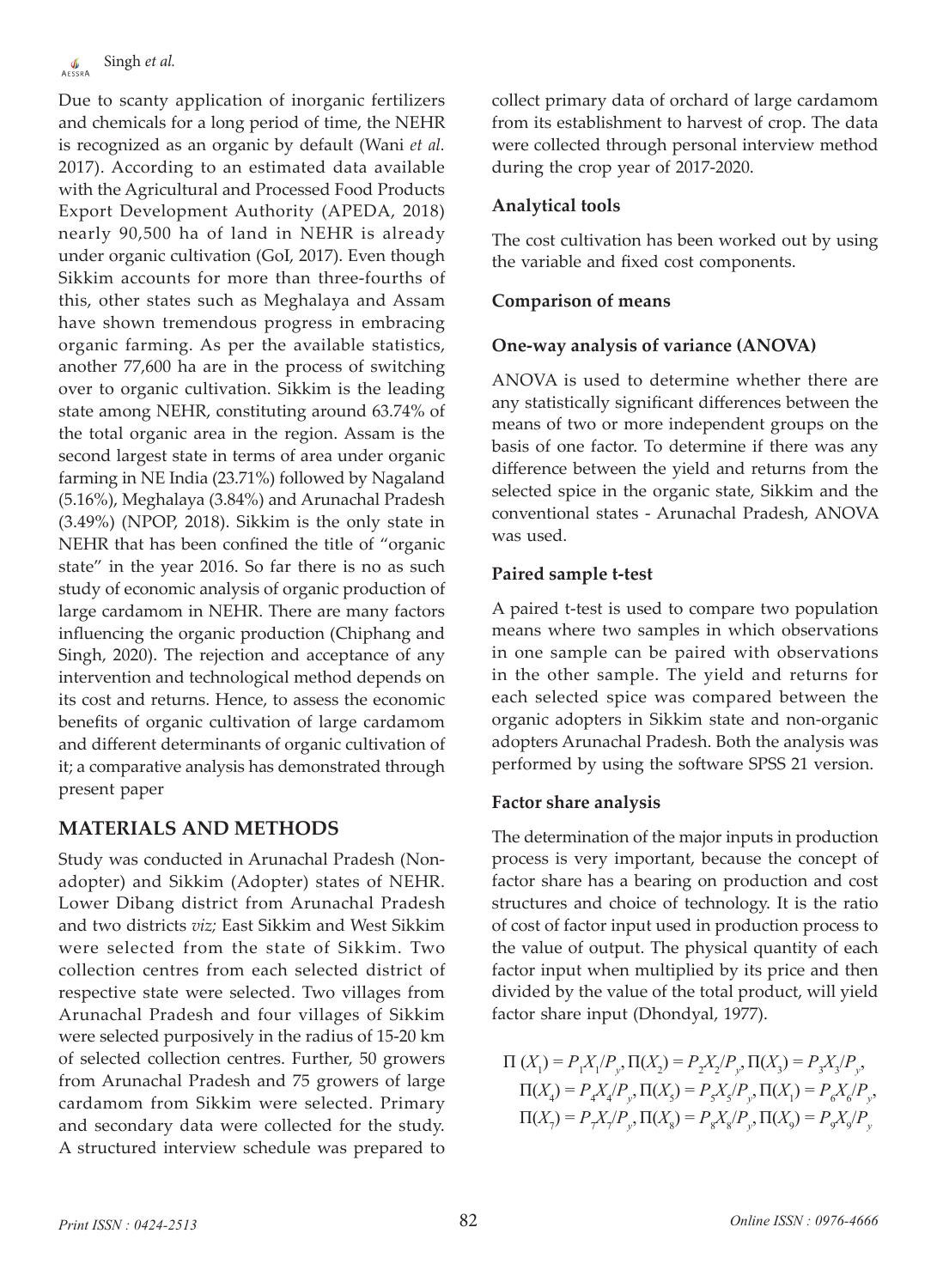#### Where,

| $\Pi(X_1)$ = Share of seed                               | $P_1$ = Cost of seed                |
|----------------------------------------------------------|-------------------------------------|
| $\Pi(X_2)$ = Share of Hired                              | $P_{2}$ = Cost of Hired labour      |
| labour                                                   | $P_3$ = Cost of Imputed value       |
| $\Pi(X_2)$ = Share of Imputed                            | of family labour                    |
| value of family labour                                   | $P_{A}$ =Cost of Total human        |
| $\Pi(X_A)$ = Share of Total                              | labour                              |
| human labour                                             | $P_5$ = Cost of Manure              |
| $\Pi(X_5)$ = Share of Manure                             | $P_{6}$ = Cost of Depreciation      |
| $\Pi(X_{6})$ = Share of                                  | $P_{7}$ = Cost of Interest on       |
| Depreciation                                             | working capital                     |
| $\Pi(X_{7})$ = Share of Interest on                      | $P_{\rm g}$ = Cost of Rent paid for |
| working capital                                          | lease in land                       |
| $\Pi(X_{s})$ = Share of Rent paid                        | $P_{\rm o}$ = Cost of Interest on   |
| for lease in land                                        | owned fixed asset                   |
| $\Pi(X_{q})$ = Share of Interest on<br>owned fixed asset | $P_{v}$ = Price of the output       |
|                                                          |                                     |

## **Logit regression**

To determine the factors that influence the producers to adopt organic farming system, the logit regression analysis was run. Logistic regression is used when the dependent variable is dichotomous (organic adopters  $= 1$ , non-organic adopters  $= 0$ ). The regression analysis is used to describe data and to explain the relationship between one dependent binary variable and one or more nominal, ordinal, interval or ratio- level independent variables. The analysis was run by using SPSS 21 version software. Mathematically, the logit regression analysis is expressed as follows:

$$
\log it(y) = \ln \frac{p}{1-p} = \beta_0 + \beta_1 * x
$$

Where,

*Y* is the dependent variable, where 1 indicates "organic" and 0 indicates "inorganic".

*p* = probability that farmer will adopt organic farming.

## **RESULTS AND DISCUSSION**

The cost of large cardamom per kg for organic adopter was estimated and found to be less than the farm of non-adopter of organic method. It was accounted of 6.33 per cent to 11.04 per cent lesser on organic orchard (Sikkim). Contrary to it, selling price of organic large cardamom was observed to be higher (6.16%) than the price of large cardamom produced on non-adopter orchards. Similarly, the net returns were observed and estimated higher (11.51% to 14.82%) for the organic large cardamom than the non-organic. These findings were in conformity of earlier findings by Singh and Feroze, 2018 and Singh *et al.* (2020) where organic turmeric and ginger fetched higher prices.

**Table 1:** Comparative cost and returns of large cardamom production  $(\overline{\zeta}/kg)$ 

| <b>Particulars</b>                     |      | Organic adopter<br>farm |                        | Non-adopter farm                   |                                  |                 |  |
|----------------------------------------|------|-------------------------|------------------------|------------------------------------|----------------------------------|-----------------|--|
|                                        | 3rd  | 4 <sup>th</sup>         | $\nabla$ <sup>th</sup> | 2rd                                | 4 <sup>th</sup>                  | 5 <sup>th</sup> |  |
|                                        | Year | Year                    | - Year                 | Year                               | Year                             | Year            |  |
| Cost of                                |      |                         |                        | 159.66 124.95 133.95 175.59 140.46 |                                  | 143.01          |  |
| Production                             |      |                         |                        |                                    | $(9.07)$ $(11.04)$ $(6.33)$      |                 |  |
| Selling                                |      |                         |                        | 456.93 456.93 456.93 428.80        | 428.80                           | 428.80          |  |
| Price                                  |      |                         |                        |                                    | $(-6.16)$ $(-6.16)$ $(-6.16)$    |                 |  |
| Net return 297.28 331.98 322.98 253.21 |      |                         |                        |                                    | 288.34                           | - 285.79        |  |
|                                        |      |                         |                        |                                    | $(-14.82)$ $(-13.15)$ $(-11.51)$ |                 |  |

*Note: Figures in parentheses indicate difference in percentage between organic and non-organic adopters*

## **Paired sample t-test**

It has been proved the paired-t-test analysis that yield and economic returns both were found significantly higher at organic orchard of large cardamom of the Sikkim state in comparison to the orchard of Arunachal Pradesh (Table 2).

| Table 2: Difference in yield and returns of large cardamom farm of organic adopter and non-adopter using |  |
|----------------------------------------------------------------------------------------------------------|--|
| paired t-test                                                                                            |  |

|                                   |                                    | Yield                           |      | Economic returns |                                             |         |            |
|-----------------------------------|------------------------------------|---------------------------------|------|------------------|---------------------------------------------|---------|------------|
| <b>States</b>                     | Year                               | Mean Difference (kg/ha) t-value |      |                  | p-value Mean Difference $(\bar{\zeta}/h a)$ | t-value | p-value    |
| Sikkim vs                         | 2rd                                | 30.95                           | 2.25 | $0.029**$        | 20295.35                                    | 2.95    | $0.000***$ |
| Arunachal Pradesh 4 <sup>th</sup> |                                    | 66.67                           | 4.19 | $0.000***$       | 38042.46                                    | 4.559   | $0.000***$ |
|                                   | らんじゃくしゃ くちゅうしゃ はんじょう しょうしゃく しゅうしょう | 38.64                           | 3.25 | $0.000***$       | 25112.06                                    | 3.67    | $0.000***$ |

*Note: \*p≤0.10, \*\*\*p ≤ 0.01*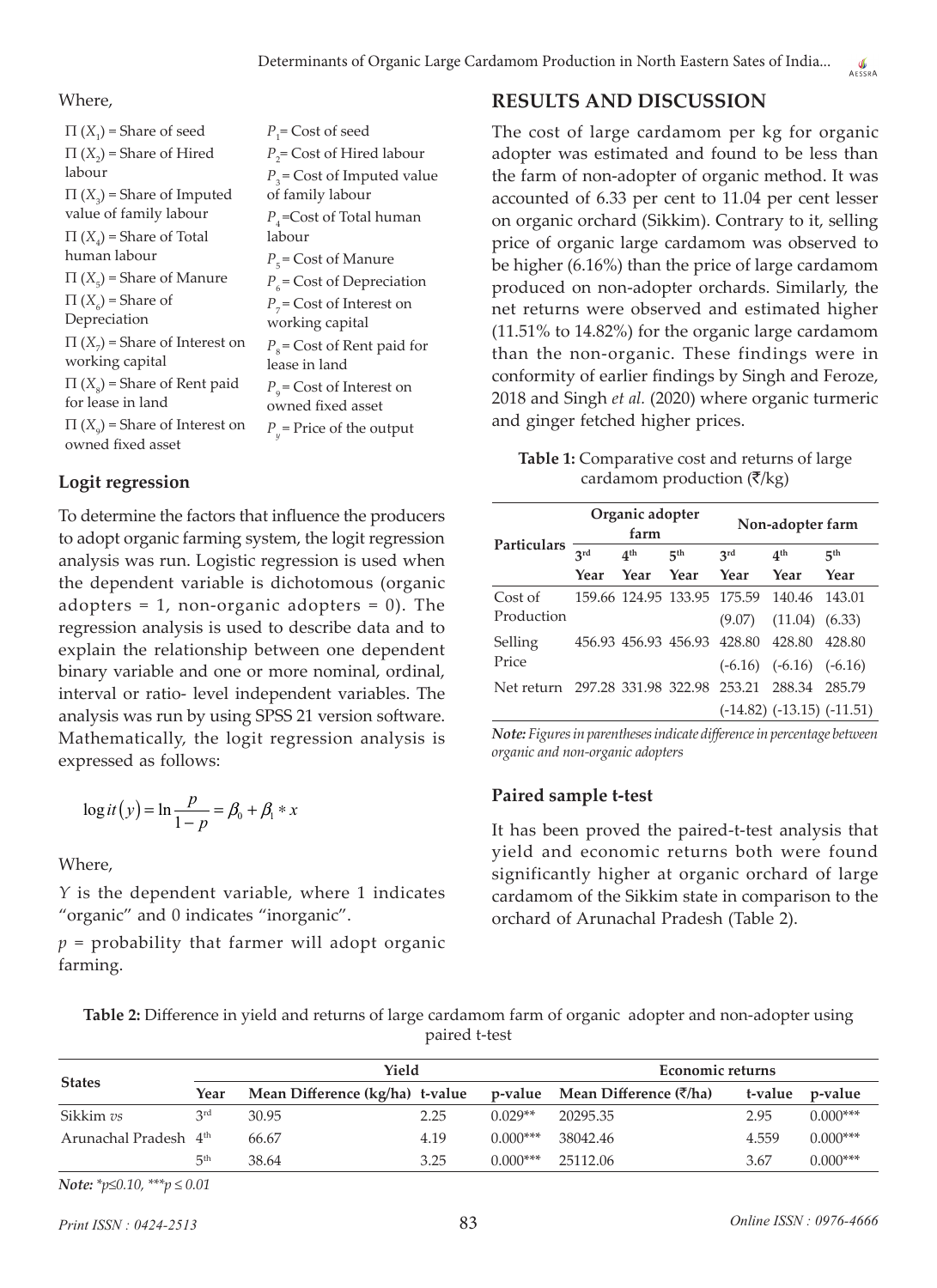## **Factor share analysis**

Factor share analysis is litmus test for different factors of production which have pivot role in yield of particular crop. The Table 3 shown that family labour has pivot role in production of large cardamom irrespective of year of orchard and irrespective of the state. In the first year orchard of Arunachal Pradesh the family labour has contributed of 78.46 per cent which has been observed to be increased in subsequent years of orchard upto 80.09 per cent in the fifth year. The other factors like; rental value of land, interest on fixed capital and depreciation were observed to be decreased in subsequent year of the large cardamom orchard in the state of Arunachal Pradesh. Hence, the human labour which contributed by family labour

(Singh *et al.* 2020) was found and identified a pivot factor in production of large cardamom. Therefore, small sized machinery for land preparation and intercultural activity in the orchard of large cardamom need to develop for enhancing efficiency of this factor to increase the productivity of large cardamom in the state. Similarly, in the state of Sikkim; apart from human labour manure has contributed its major share (Singh *et al*. 2019 and Singh *et al.* 2020) in productivity of large cardamom. Obviously, the Sikkim state is organic state and every crop has its utility. Hence, developing of small machines and production of bio-fertilizers through public-private partnership by involving youths for entrepreneurship development having ample scope in the state of Sikkim as well as in the region as a whole.

**Table 3:** Factor Share Analysis of Large Cardamom

|                                |                                  |                                 |                                   | <b>Arunachal Pradesh</b>          |                                 |                           |                                   |                                 |                                   |
|--------------------------------|----------------------------------|---------------------------------|-----------------------------------|-----------------------------------|---------------------------------|---------------------------|-----------------------------------|---------------------------------|-----------------------------------|
|                                | 3rd Year                         |                                 |                                   | 4 <sup>th</sup> Year              |                                 |                           | 5 <sup>th</sup> Year              |                                 |                                   |
|                                | Value<br>$(\overline{\zeta}/ha)$ | Large<br>cardamom<br>₹428.80/kg | Factor<br>share<br>$\binom{0}{0}$ | Value<br>$(\overline{\zeta}/ha)$  | Large<br>cardamom<br>₹428.80/kg | Factor<br>share<br>(%)    | Value<br>$(\overline{\zeta}/h a)$ | Large<br>cardamom<br>₹428.80/kg | Factor<br>share $\frac{6}{6}$     |
| Output                         | 80301.38                         | 187.27                          | 100                               | 108627.90 253.33                  |                                 | 100                       | 106685.44                         | 284.80                          | 100                               |
| Manure                         |                                  |                                 |                                   |                                   |                                 |                           |                                   |                                 |                                   |
| Hired Labour                   |                                  |                                 |                                   |                                   |                                 |                           |                                   |                                 | —                                 |
| Family labour                  | 63001.14                         | 146.92                          | 78.46                             | 87000.37                          | 202.89                          | 80.09                     | 85444.65                          | 199.26                          | 80.09                             |
| Total human labour             | 63001.14                         | 146.92                          | 78.46                             | 87000.37                          | 202.89                          | 80.09                     | 85444.65                          | 199.26                          | 80.09                             |
| Depreciation                   | 1029.84                          | 2.40                            | 1.28                              | 1287.44                           | 3.00                            | 1.19                      | 1264.42                           | 2.95                            | 1.19                              |
| Interest on working<br>capital | 77.24                            | 0.18                            | 0.10                              | 96.56                             | 0.23                            | 0.09                      | 94.84                             | 0.22                            | 0.09                              |
| Interest on fixed<br>capital   | 7645.92                          | 17.83                           | 9.52                              | 9558.38                           | 22.29                           | 8.80                      | 9387.46                           | 21.89                           | 8.80                              |
| Rental value of land           | 8547.24                          | 19.94                           | 10.64                             | 10685.15                          | 24.92                           | 9.83                      | 10494.07                          | 24.48                           | 9.83                              |
|                                |                                  |                                 |                                   | Sikkim                            |                                 |                           |                                   |                                 |                                   |
|                                | Value<br>$(\overline{\zeta}/ha)$ | Large<br>cardamom<br>₹456.93/kg | Factor<br>share<br>$\binom{0}{0}$ | Value<br>$(\overline{\zeta}/h a)$ | Large<br>cardamom<br>₹456.93/kg | Factor<br>share<br>$($ %) | Value<br>$(3 \hbox{/ha})$         | Large<br>cardamom<br>₹456.93/kg | Factor<br>share $\left(\%\right)$ |
| Output                         | 90243.68                         | 197.50                          | 100                               | 123183.76 269.59                  |                                 | 100                       | 114904.19                         | 251.47                          | 100                               |
| Manure                         | 9276.55                          | 20.30                           | 10.28                             | 11853.17                          | 25.94                           | 9.62                      | 11056.48                          | 24.20                           | 9.62                              |
| $\lim_{d}$ Lobour              | 5602.48                          | 12.46                           | 621                               | 012864                            | 20 UU                           | 712                       | QE2AAO                            | 1966                            | 712                               |

| Rental value of land           | 4607.71  | 10.09  | 5.10  | 5887.53  | 12.89  | 4.79  | 5491.82  | 12.02  | 4.79  |
|--------------------------------|----------|--------|-------|----------|--------|-------|----------|--------|-------|
| Interest on fixed<br>capital   | 5950.55  | 13.02  | 6.59  | 7603.36  | 16.64  | 6.17  | 7092.31  | 15.52  | 6.17  |
| Interest on working<br>capital | 1206.38  | 2.64   | 1.34  | 1681.34  | 3.68   | 1.36  | 1568.33  | 3.43   | 1.36  |
| Depreciation                   | 115.92   | 2.44   | 1.24  | 1425.87  | 3.12   | 1.16  | 1330.03  | 2.91   | 1.16  |
| Total human labour             | 68086.57 | 149.01 | 75.45 | 94732.49 | 207.32 | 76.90 | 88365.22 | 193.39 | 76.90 |
| Family labour                  | 62394.09 | 136.55 | 69.14 | 85593.85 | 187.32 | 69.48 | 79840.82 | 174.73 | 69.48 |
| Hired Labour                   | 5692.48  | 12.46  | 6.31  | 9138.64  | 20.00  | 7.42  | 8524.40  | 18.66  | 7.42  |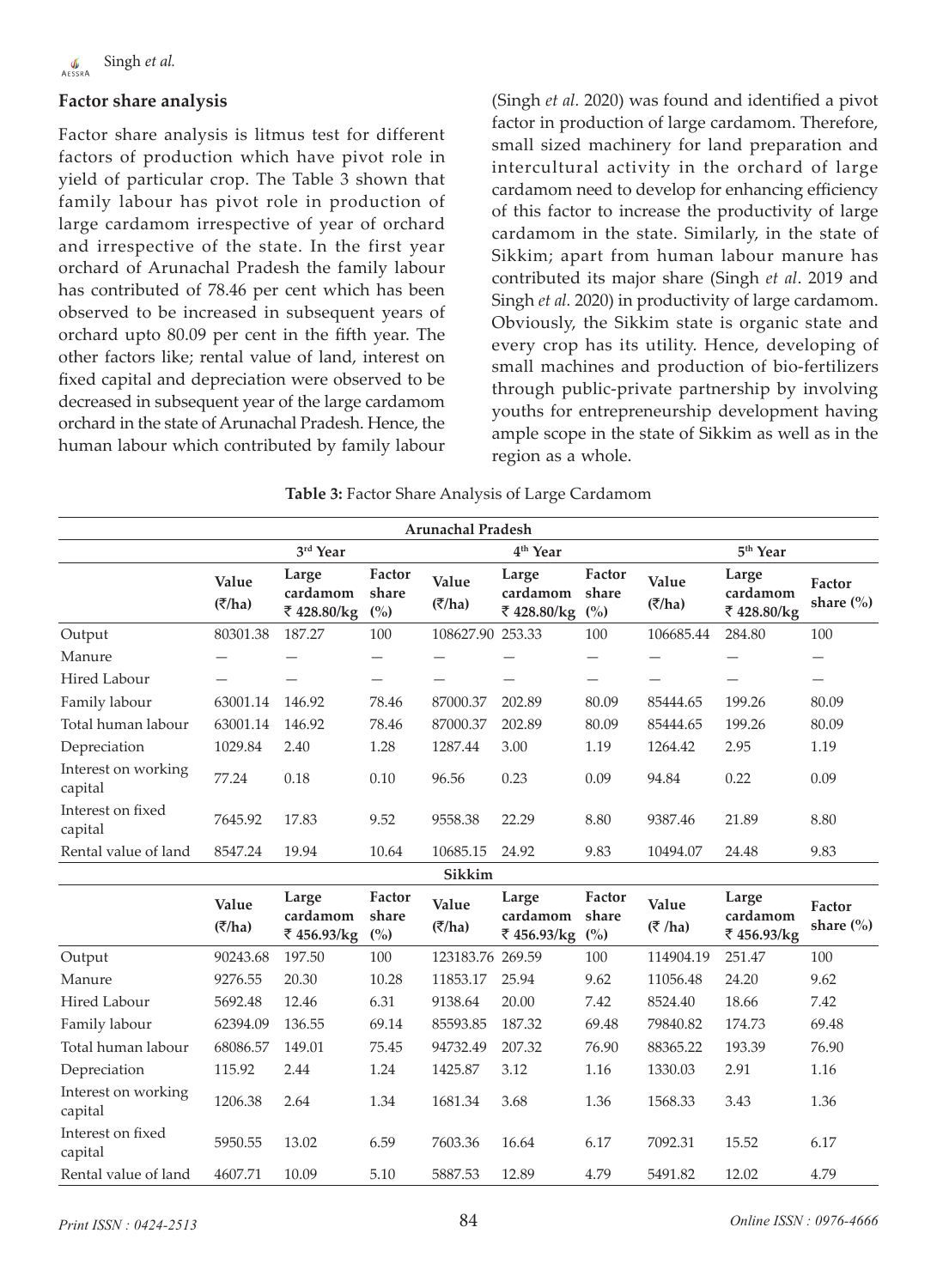### **Determinants of organic cultivation of large cardamom**

The factors of land holding size, yield, and returns from the crop, price of saplings, price of manure and assistance from the government to adopt the organic method for cultivation of large cardamom which has been estimated and found significant among the factors of production of large cardamom. Size of land holding is always deciding factor for adoption and rejection of new intervention, hence, larger land holding owner always coming forward to accept the new method (Chiphang and Singh, 2020). Ofcourse, the yield and returns from adopting organic method in large cardamom were found significant. The price of saplings and FYM has their pivot role as FYM is main factor for organic production of large cardamom. Hence, affordable prices of saplings and FYM surely would attract the adoption of organic method for large cardamom production. Similarly, to meet out the risk from the adoption of organic method the assistance from the government would encourage the farmers to cope up any of production as well as price risk in cultivating large cardamom organically.

| Table 4: Factors influencing in cultivation of organic |  |
|--------------------------------------------------------|--|
| large cardamom                                         |  |

| <b>Variables</b>               | В     | Sig.       | Exp(B) |
|--------------------------------|-------|------------|--------|
| Land holding size              | 35.76 | $0.000***$ | 1.703  |
| Yield (3 <sup>rd</sup> Year)   | 4.77  | $0.029**$  | 1.124  |
| Yield (4 <sup>th</sup> Year)   | 13.68 | $0.030**$  | 1.531  |
| Yield (5 <sup>th</sup> Year)   | 6.38  | $0.012**$  | 1.494  |
| Returns (3 <sup>rd</sup> Year) | 7.89  | 0.205      | 1.005  |
| Returns (4 <sup>th</sup> Year) | 16.54 | $0.040**$  | 1.998  |
| Returns (5 <sup>th</sup> Year) | 9.27  | $0.002***$ | 1.299  |
| Number of sapling              | 0.259 | 0.611      | 1.008  |
| Price of sapling               | 89.34 | $0.000***$ | 0.799  |
| Price of FYM                   | 49.29 | $0.067*$   | 0.200  |
| Number of farm assets          | 43.62 | 0.990      | 0.610  |
| Age                            | 3.621 | 0.157      | 0.866  |
| Education                      | 0.130 | 0.719      | 0.007  |
| Farm Experience                | 0.027 | 0.870      | 0.906  |
| Assistance from Govt           | 0.000 | $0.057*$   | 1.957  |
| Annual Income                  | 0.000 | 0.977      | 1.080  |

*Note: \*p≤0.10, \*\*p≤0.05, \*\*\* p≤0.01).*

## **CONCLUSION**

The organic method of large cardamom production has been found to be highly economically beneficial.

The factor share and logit analysis has provided apparent way forward for research and development on determinants price of saplings, assistance from the government to cover the risk in organic cultivation of large cardamom. Among the technical issues like small machinery for land preparation and intercultural activities in orchard of large cardamom were the need of hours. The yield and returns analysis has given way forward for research and development on variety and cultivar of the crop. Hence, the replication of organic model of Sikkim state in other states for production of large cardamom in the region was most pivot policy implication of the study for enhances the livelihood and income.

## **ACKNOWLEDGEMENTS**

The authors are grateful to ICAR-NIAP for collaboration of this research project with Central Agricultural University, Imphal from which this research article has been prepared. The authors are also thankful to anonymous reviewer for giving the constructive suggestions to improve this article**.**

## **REFERENCES**

- APEDA. 2018. Agricultural and Processed Food Products Export Development Authority, India. Available at http:// apeda.gov.in/apedawebsite/organic/data.htm#Summary\_ Statistics. Accessed on 04<sup>th</sup> April, 2019.
- Bower, A., Marquez, S. and Mejia, E.G. 2016. The health benefits of selected culinary herbs and spices found in the traditional Mediterranean diet. *Critical Rev. in Food Sci. and Nutri.*, **56**(16): 2728- 2746.
- Chiphang, S. and Singh, R. 2020. Livelihood Security Determinants of the Organic Farm Household in Sikkim, India: Ordered Logistic Regression Approach. *Curr. J. Appl. Sci. and Techno.,* **39**(20): 138-143.
- Dini, I. 2018. Spices and herbs as therapeutic foods. *Food Quality: Balancing Health and Disease*, pp. 433-469. doi: https://doi.org/10.1016/B978-0-12-811442-1.00014-6.
- GoI, 2017. Annual Report (2016-17). Ministry of commerce and industry, Department of Commerce, New Delhi, India.
- Neven, D. 2014. Developing sustainable food value chains: Guiding principle. Food and agriculture Organisation of the United Nation.
- Schmitz, H. 2006. Learning and earning in global garment and footwear chains. *European J. Dev. Res.*, **18**(4): 546-571.
- Singh, R. and Feroze, S.M. 2018. Price gap between producers and consumers of ginger: Empirical evidence from North Eastern Hill Region. *Indian J. Agric. Econ.,* **73**(3): 309-27.